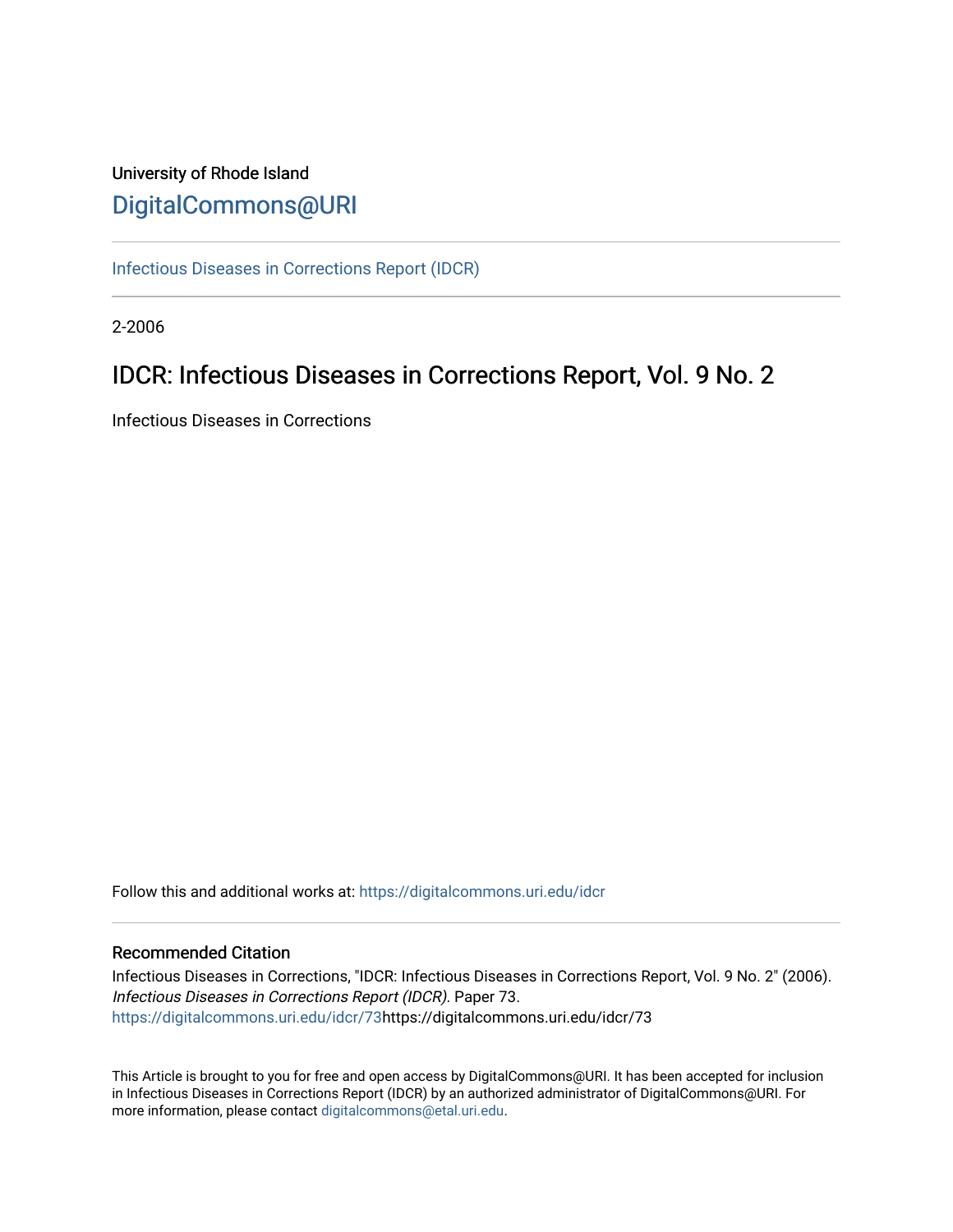

# **FORMERLY HEPP Report**

February 2006 Vol. 9, Issue 2

## **INFECTIOUS DISEASES IN CORRECTIONS REPORT**

### SPONSORED BY THE BROWN MEDICAL SCHOOL, OFFICE OF CONTINUING MEDICAL EDUCATION

### **ABOUT IDCR**

*IDCR, a forum for correctional problem solving, targets correctional physicians, nurses, administrators, outreach workers, and case managers. Published monthly and distributed by email and fax, IDCR provides up-to-the moment information on HIV/AIDS, hepatitis, and other infectious diseases, as well as efficient ways to administer treatment in the correctional environment. Continuing Medical Education credits are provided by the Brown University Office of Continuing Medical Education. IDCR is distributed to all members of the Society of Correctional Physicians (SCP) within the SCP publication, CorrDocs (www.corrdocs.org).*

#### **CO-CHIEF EDITORS Anne S. De Groot, MD**

*Director, TB/HIV Research Lab, Brown Medical School*

**David A. Wohl, MD** *Associate Professor of Medicine University of North Carolina AIDS Clinical Research Unit*

### **DEPUTY EDITORS**

**Joseph Bick, MD** *Chief Medical Officer, California Medical Facility, California Department of Corrections*

**Renee Ridzon, MD** *Senior Program Officer, HIV, TB, Reproductive Health, Bill & Melinda Gates Foundation*

#### **SUPPORTERS**

*IDCR is grateful for the support of the following companies through unrestricted educational grants:*

*Major Support: Abbott Laboratories and Roche Pharmaceuticals.* 

*Sustaining: Pfizer Inc., Gilead Sciences, Inc., GlaxoSmithKline, Merck & Co., and Schering-Plough.*

## **TUBERCULOSIS IN CORRECTIONS**

*L. Beth Gadkowski\*, MD, MS Jason E. Stout\*\*, MD, MHS*

*DISCLOSURES: \*; \*\*Nothing to disclose*

Tuberculosis (TB) continues to disproportionately afflict persons incarcerated in correctional facilities in the United States (U.S.). A recent study examining surveillance data for all persons with TB disease reported in the U.S. between 1993 and 2003 found that the rate of TB disease among federal (29.4 cases/100,000) and state (24.2/100,000) prison inmates was markedly higher than the rate among non-inmates (6.7/100,000) (see Literature Review). Over half (53.7%) of the inmates with TB disease were housed in local jails, and compared to non-inmates, they were younger, more likely to be male, US-born and from racial and ethnic minorities. Not surprisingly, inmates more often had a history of excess alcohol use, illicit drug use and homelessness during the year prior to TB diagnosis. Co-infection with human immunodeficiency virus (HIV) was common among inmates with TB disease. Among males between the ages of 18 and 64, 25% of the incarcerated were known to be HIV-infected compared to 18% for noninmates. Further, despite a higher rate of directly observed therapy among inmates than non-inmates, treatment completion rates tended to be worse among inmates than noninmates, particularly among those who were HIV-infected.

As most prisoners with TB are eventually released, failure to complete treatment in this population poses a significant risk not only to the individual health of the patient, but also to the public health of the community. While the study did not examine the reasons for worse TB treatment outcomes among inmates, several factors may have been contributory. The study spanned 1993 to 2003, and during the early part of this period, TB control efforts were simultaneously recovering from the relative neglect of the previous decade and coping with the emerging HIV/AIDS epidemic. Additionally, the authors suggest that the poor inmate outcomes observed may be the product of fragmentation of care in correctional settings due to inmate transfer between institutions and release from incarceration, which challenge coordinated care to ensure treatment completion. Certainly, socioeconomic factors associated with incarceration may have posed a barrier to healthcare as those who are incarcerated may have less access to care and/or under-utilize care.



Local jails have been particularly implicated in TB transmission, and TB control has been challenging in this setting. A study of TB cases in

#### *Continued on page 2*

| What's Inside |  |
|---------------|--|
|               |  |
|               |  |
|               |  |
|               |  |
|               |  |
|               |  |
|               |  |

Brown Medical School | Providence, RI 02912 | 401.453.2068 | fax: 401.863.6087 | www.IDCRonline.org *If you have any problems with this fax transmission please call 800.748.4336 or e-mail us at IDCR@corrections.net*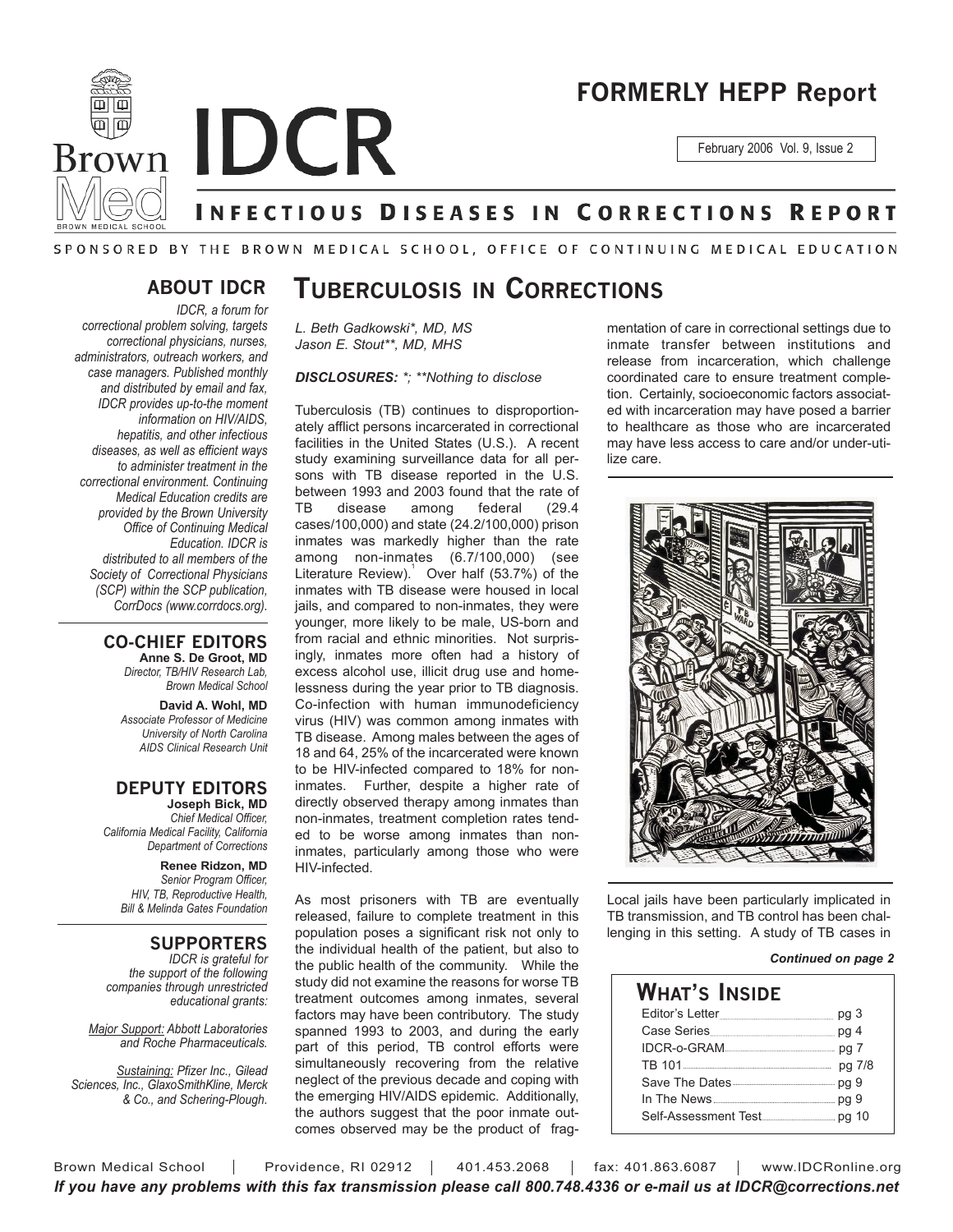#### **TUBERCULOSIS IN CORRECTIONS** *(continued from page 1)*

Maricopa County, Arizona, published in 2005, demonstrated the challenges of TB control in jails.<sup>2</sup> Of 300 TB cases reported in the county from 1999 to 2000, 73 (24%) occurred in persons who had a history of incarceration in the county jail. Similar to national statistics, TB patients with a history of incarceration had higher rates of homelessness and substance abuse than other TB patients. The TB patients in the study who had been in the county jail were incarcerated a total of 370 times, but spent a median of only two days in jail each time they were incarcerated. This short length of stay and the requirement of at least 48 hours to place and read a tuberculin skin test (TST) may explain why 83% of inmates had no record of tuberculin skin testing in jail. Innovative strategies for screening (e.g. Quantiferon-Gold®, see below) and enhanced follow-up after incarceration are needed to target this high-risk population.

#### **Occupational Hazard of TB Infection among Healthcare Workers in Prisons and Jails**

TB is an occupational hazard for healthcare professionals who work in correctional settings. Past studies have demonstrated a relatively high incidence of latent TB infection (LTBI) in correctional healthcare workers,<sup>3</sup> with infection rates estimated to be as high as 6.6%.<sup>4</sup> However, a recent study of correctional healthcare workers suggested that a significant proportion of LTBI may be acquired outside the workplace.<sup>5</sup> The study authors surveyed correctional healthcare professionals in Rhode Island, Maryland and Texas. Tuberculin skin testing practices varied by site, and two-step testing (i.e. repeat tuberculin skin testing one to three weeks following an initial negative TST result) was generally not used. The prevalence of LTBI was 18%, with an estimated infection rate of 1.3%/year. The risk of TB infection correlated with birth in a high-incidence country, but not with job title, duration of employment or TB screening practices in the workplace.

The results of this study reinforce the importance of TB screening among correctional healthcare staff at the time of hire and the use of the two-step testing procedure to distinguish prior TB infection from infection acquired in the workplace Persons with remote TB infection may have a negative TST on initial testing, but placement of the TST stimulates the immune system, which may cause the next TST to be positive in a previously infected person. If the next TST is placed one to three weeks later, it is unlikely that a new expo-

sure to TB has occurred; a positive TST likely represents a boosting of the immune response and not new infection. If two-step testing is not performed, a positive TST during screening the following year will be interpreted as recent TB infection when in fact it may represent immune boosting. Continued refinement of TB surveillance strategies will be necessary to accurately detect ongoing TB transmission in the highrisk correctional environment.

To assist in protecting healthcare workers, in December 2005 Centers for Disease Control and Prevention (CDC) released "Guidelines for Preventing the Transmission of *Mycobacterium tuberculo*sis in Health-Care Settings, 2005."<sup>6</sup> The document divides healthcare facilities into low risk, medium risk and potential ongoing transmission settings, based on the number of patients with TB disease seen at the facility. The recommended frequency of healthcare worker TST screening varies depending on the facility risk level. Correctional healthcare facilities are classified as medium risk unless ongoing TB transmission is identified and all correctional healthcare facilities should have a written TB infection control plan.

In medium risk settings, all healthcare workers should receive baseline TB screening upon hire (either with two-step tuberculin skin testing or a single interferon-γ release assay, e.g. QuantiFERON®). After baseline testing, healthcare workers should receive TB screening annually, including screening for symptoms and either tuberculin skin testing or interferon-γ release assay for persons with previously negative tests. Healthcare workers with a positive baseline test, a newly positive test or documentation of previous treatment for latent or TB disease should receive one chest radiograph to exclude TB disease. Yearly chest radiographs are not needed unless TB symptoms are present. In the setting of ongoing transmission within a facility, TB testing may need to be performed as frequently as every eight to 10 weeks until there is no further evidence of TB transmission.

Of course, any healthcare worker with LTBI (positive TST or interferon-γ release assay, no evidence of active TB disease) should be offered treatment to reduce the risk of future TB disease (*See this month's Case Study 1*). Tuberculin skin testing should generally not be performed in individuals with a history of a strong positive result in the past. Severe reactions can be triggered with repeat skin testing in such persons.

#### **TB in the HIV-Infected Inmate**

HIV co-infection continues to be a significant challenge in treatment of persons with TB. A recent study of 367 patients with HIV/TB co-infection treated in six cities across the U.S. highlighted the difficulties encountered in treating patients with both infections.<sup>7</sup> Patients had been diagnosed with TB between 1986 and 2000, with 17% diagnosed in 1997 or later - a period during which potent antiretroviral therapies became available. Intolerance of TB drugs was common; 16% of patients required a change in TB treatment regimen due to drug intolerance (see this month's Case Study 2). Drug interactions were another common problem; 73% were concurrently prescribed rifamycins (rifampin, rifabutin) and HIV medications known to interact with rifamycins. Treatment was also complicated by poor adherence and concurrent liver disease. Poor adherence to TB therapy was noted in 38% of cases, and liver disease was present either prior to or during TB treatment in 25% of patients with HIV/TB co-infection. Only 62% of patients completed TB treatment and 17% of patients with HIV/TB co-infection died within 12 months of TB diagnosis.

Fortunately, understanding of pharmacokinetic interactions among drugs used to treat TB and HIV continues to improve. (Updated guidelines for concurrent HIV/TB treatment are available at www.hivatis.org. This month's IDCR-o-GRAM lists major interactions between TB and HIV therapies.) In general, the nucleoside reverse transcriptase inhibitors (NRTIs) only have minor interactions with TB drugs, and no dosing adjustments of either TB or HIV medications are necessary when using HIV regimens containing only nucleoside agents. Serum concentrations of all the available non-nucleoside (NNRTI) agents (delaviridine, efavirenz and nevirapine) are reduced by concurrent rifampin administration, and among these agents, only efavirenz is currently recommended for use in patients receiving rifampin.

A major concern has been the dosing of rifabutin with efavirenz, as both induce cytochrome P450 enzymes. A recent study provided empiric support for the recommendation to increase rifabutin dosing for TB treatment in combination with efavirenzbased regimens. The Tuberculosis Trials Consortium studied 15 patients who received standard doses of isoniazid plus rifabutin dosed 600 mg twice-weekly during the continuation phase (the last four months) of TB treatment. These patients also received standard-dose efavirenz (600 mg daily) plus two NRTIs for HIV treatment.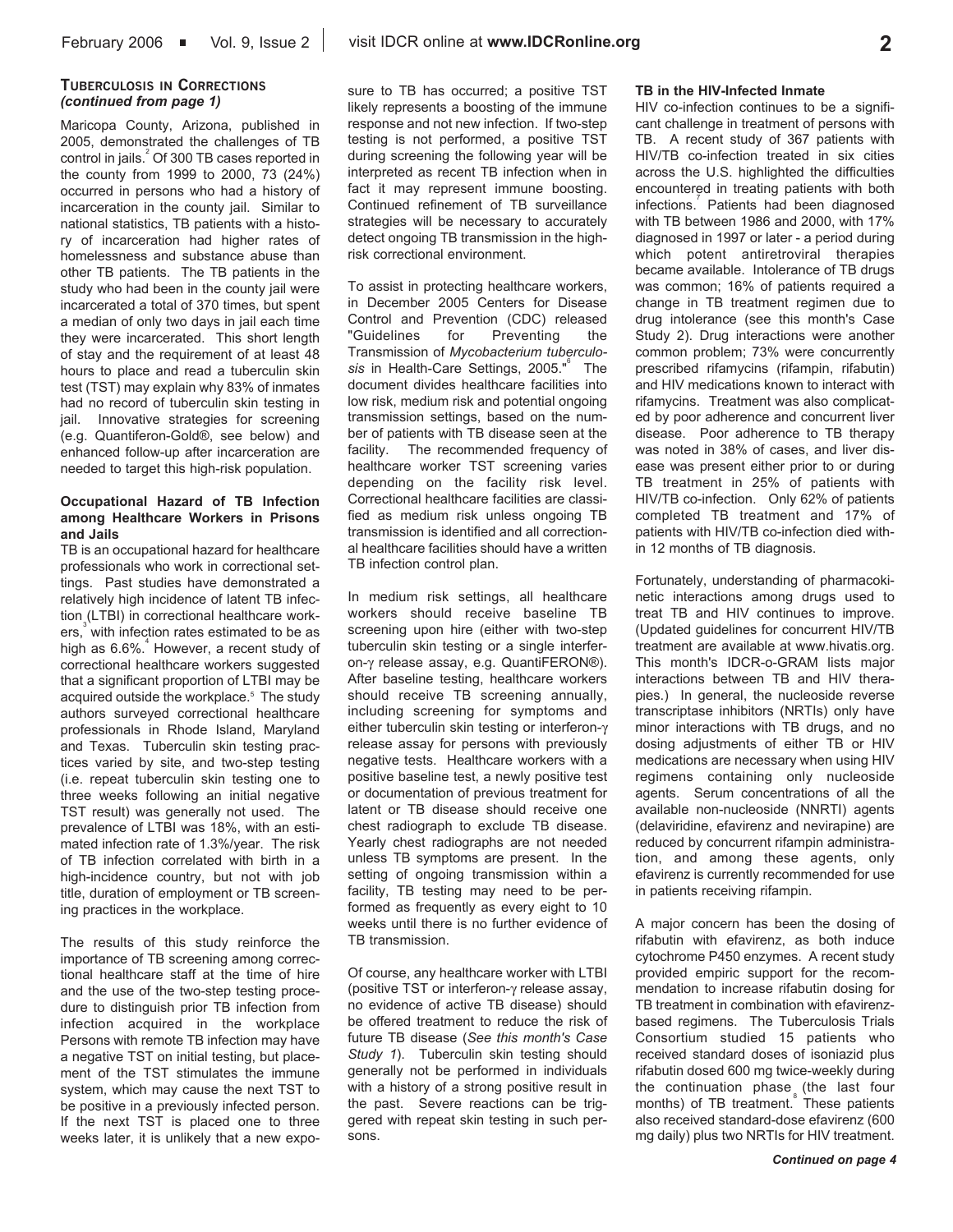## **LETTER FROM THE EDITOR**

February 2006

Dear Corrections Colleagues,

A number of infectious diseases are concentrated among those incarcerated in jails and prisons. Of these, tuberculosis (TB) stands out, as it is a highly infectious airborne pathogen that every once in a while is resistant to one or more standard anti-mycobacterials. Procedures to prevent the spread of TB, such as the screening of inmates and staff, fitting of protective masks and maintenance of negative pressure rooms, occupy a significant amount time for many of us - as does the management of those with latent and active TB infection.

In this issue of IDCR, Duke University infectious diseases specialist Dr. Beth Gadkowski, along with Dr. Jason Stout of the North Carolina Tuberculosis Control Program review major developments in the management of TB, highlighting those areas of particular relevance to health care providers in correctional settings. After reading this issue, individuals should be able to describe techniques for TB screening and the management of TB in the HIV-infected inmate. A table of drug interactions between antiretrovirals and TB medications with recommended dose modifications accompanies the article and is worth keeping handy.

This is the final issue that Courtney Colton will serve as Managing Editor before moving on to become Development Director at a charitable organization. Since October 2004 Courtney has been responsible for getting IDCR to you and this she has done superbly. All of us at IDCR thank Courtney and wish her all the best.

As always, please feel free to send comments and suggestions to me at wohl@med.unc.edu.

Thanks,

David Alain Wohl, MD

*Cover Artwork "Emerging Infectious Diseases"*

*Linoleum block print by Eric Avery. M.D. Reprinted with the artist's permission. For more information on Dr. Avery's art please see http://www.docart.com*

## **Subscribe to IDCR**

Fax to **617-770-3339** for any of the following: *(please print clearly or type)*

Yes, I would like to add/update/correct (circle one) my contact information for my complimentary subscription of IDCR fax/email newsletter.

Yes, I would like to sign up the following colleague to receive a complimentary subscription of IDCR fax/email newsletter.

Yes, I would like my IDCR to be delivered in the future as an attached PDF file in an email (rather than have a fax).

| NAME:             | <b>FACILITY:</b>                                                       |                                                           |        |                                        |
|-------------------|------------------------------------------------------------------------|-----------------------------------------------------------|--------|----------------------------------------|
| <b>CHECK ONE:</b> |                                                                        |                                                           |        |                                        |
| O Physician       | O Physician Assistant<br>○ Pharmacist ○ Medical Director/Administrator | ○ Nurse/Nurse Practitioner<br>○ HIV Case Worker/Counselor |        | O Nurse Administrator<br>$\circ$ Other |
| ADDRESS:          | CITY:                                                                  |                                                           | STATE: | ZIP:                                   |
| FAX:              |                                                                        | PHONE:                                                    |        |                                        |
| EMAIL:            |                                                                        |                                                           |        |                                        |

#### **Faculty Disclosure**

In accordance with the Accreditation Council for Continuing Medical Education Standards for Commercial Support, the faculty for this activity have been asked to complete Conflict of Interest Disclosure forms. Disclosures are listed at the end of articles. All of the individual medications discussed in this newsletter are approved for treatment of HIV and

hepatitis unless otherwise indicated. For the treatment of HIV and hepatitis infection, many physicians opt to use combination antiretroviral therapy which is not addressed by the FDA.

#### **Associate Editors**

Rick Altice, MD *Yale University AIDS Program*

David Paar, MD *Associate Professor of Medicine, University of Texas, Medical Branch*

Dean Rieger, MD *Officer/Corporate Medical Director, Correct Care Solutions*

Karl Brown, MD, FACP *Infectious Disease Supervisor PHS-Rikers Island*

> Ralf Jürgens *Consultant,*

Joseph Paris, PhD, MD, FSCP, CCHP *Medical Director, Georgia Dept. of Corrections*

Lester Wright, MD, MPH *Chief Medical Officer, New York State Dept. of Correctional Services*

William Cassidy, MD *Associate Professor of Medicine, Louisiana State University Health Sciences Center*

Bethany Weaver, DO, MPH *Acting Instructor, Univ. of Washington, Center for AIDS and STD Research*

David Thomas, MD, JD *Professor and Chairman, Division of Correctional Medicine NSU-COM*

#### **Editorial Board**

Neil Fisher, MD *Medical Director, Chief Health Officer, Martin Correctional Institute*

Lynn Taylor, MD *Assistant Professor of Medicine, Brown University School of Medicine, The Miriam Hospital*

Michael Poshkus, MD *Medical Program Director, Rhode Island Department of Corrections*

Louis Tripoli, MD, FACFE *Vice President of Medical Affairs, CMS Correctional Medical Services*

Josiah Rich, MD *Associate Professor of Medicine and Community Health Brown University School of Medicine*

> Steven F. Scheibel, MD *Regional Medical Director Prison Health Services, Inc*

Barry Zack, MPH *Executive Director, Centerforce*

Eric Avery, MD

Michelle Gaseau *The Corrections Connection*

**Layout** Derek O'Brien *The Corrections Connection*

**Distribution** Screened Images Multimedia

> **Managing Editor** Courtney E Colton *IDCR*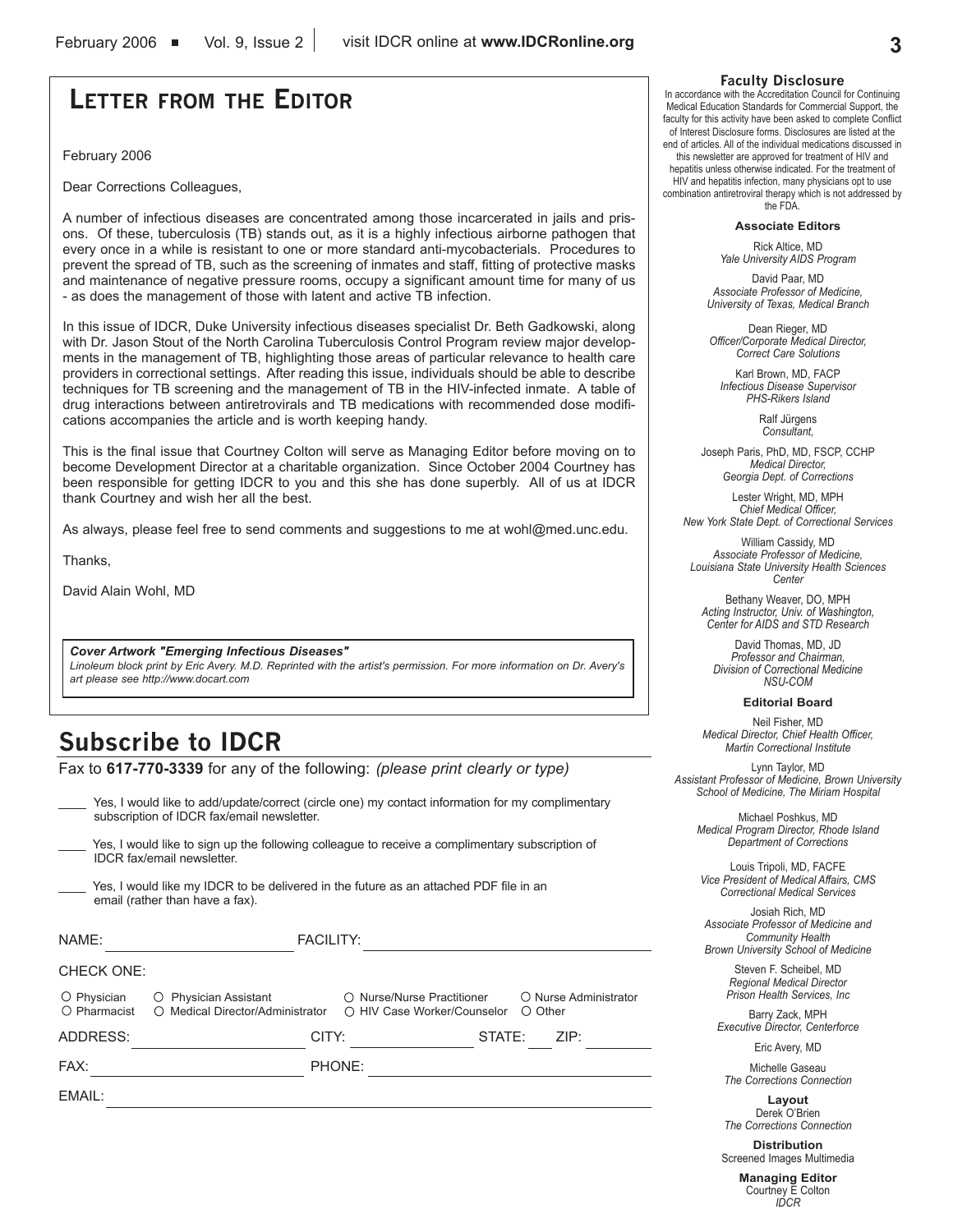#### **TUBERCULOSIS IN CORRECTIONS** *(continued from page 2)*

The increased rifabutin dose was adequate to compensate for efavirenz-induced increases in drug metabolism; the therapy was generally well tolerated and had potent antiretroviral activity.

Concurrent use of protease inhibitors with rifampin is no longer recommended. Although pharmacokinetic data suggested that saquinavir/ritonavir would be effective in combination with rifampin. In a recent report, the combination of saquinavir/ritonavir and rifampin was associated with 11 cases of significant transaminase elevation among 28 healthy volunteers receiving this combination, including one case that<br>required hospitalization. The saquinavir/ ritonavir combination is, therefore, no longer recommended for use with rifampin. Rifabutin is the preferred rifamycin for patients taking protease inhibitors, and the dosages of rifabutin, the protease inhibitor, or both must be adjusted to compensate for the two-way interaction. (*See this month's IDCR-o-GRAM.*)

Treatment of patients with HIV/TB co-infection with potent antiretroviral therapies has led to increasing recognition of another complication: immune reconstitution inflammatory syndrome (IRIS). IRIS, defined as clinical deterioration associated with restoration of pathogen-specific immune responses, has been associated with a variety of pathogens including cytomegalovirus, hepatitis B and C, *Pneumocystis jiroveci* (formerly *Pneumocystis carinii*), *Cryptococcus neoformans* and many others. IRIS occurs in 19% to 36% of patients with HIV/TB coinfection who receive both antituberculous and antiretroviral therapy.<sup>10,11</sup> A recent review of IRIS associated with mycobacterial infections identified 86 published cases of HIV/TB-associated IRIS.<sup>12</sup> IRIS occurred in patients with low nadir CD4 counts

(median 51 cells/mm $3$ ) and was associated with treatment-related significant increases in CD4 counts and decreases in plasma HIV RNA. However, HIV/TB-associated IRIS has been reported in patients with baseline CD4 counts as high as 435.

Extrapulmonary TB and starting antiretroviral therapy prior to completion of two months of TB treatment have also been associated with increased risk for IRIS. In contrast to IRIS associated with pathogens such as *M. avium*, most persons with HIV/TB-associated IRIS were receiving antituberculous therapy at the time of IRIS onset. Patients typically presented with fever, lymphadenopathy and worsening respiratory symptoms between two to 10 weeks after starting antiretroviral therapy. Lymphadenopathy, which could be peripheral (cervical, supraclavicular, inguinal, axillary) or intrathoracic, was present in 71% of cases. Worsening pulmonary disease, sometimes leading to respiratory failure, occurred in 28% of cases. Antiretroviral therapy was interrupted because of IRIS in 15% of cases, and 7% required surgery to treat IRIS-induced symptoms. Although some manifestations were life-threatening, no deaths due to IRIS were reported. Optimal treatment of IRIS is unclear, but 26% of patients received corticosteroids in an attempt to diminish the exuberant immune response. Recognition of IRIS and perhaps delaying antiretroviral therapy in patients with HIV/TB co-infection who do not have an urgent indication for antiretroviral treatment may reduce morbidity from this condition.

#### **Fluoroquinolones for TB Treatment**

Current guidelines recommend the use of isoniazid, rifampin, ethambutol and pyrazinamide as first-line drugs for TB treatment.<sup>13</sup> While the rate of multi-drug resistant tuberculosis (MDR-TB), defined as resistance to at least isoniazid and rifampin, is low in the U.S., many patients have difficulty tolerating one or more of the

first-line antituberculous agents.<sup>14</sup> However, many of the available second-line agents are poorly tolerated and less effective than the first-line drugs. The fluoroquinolones, therefore, are increasingly promising agents for TB treatment. In fact, one of the most important predictors of successful treatment of MDR-TB is whether the TB isolate demonstrates *in vitro* susceptibility to a fluoroquinolone.

A recent systematic review examined 10 randomized trials that either substituted or added fluoroquinolones to the treatment regimen for pulmonary TB.<sup>16</sup> Older quinolones, like ciprofloxacin and ofloxacin, were associated with a higher incidence of relapse and a longer time to sputum culture conversion when substituted for one or more first-line drugs (ofloxacin instead of rifampin in one study, ciprofloxacin instead of pyrazinamide plus ethambutol in another) in patients with TB disease sensitive to all of the first-line drugs. No difference in any significant outcome was found comparing a standard four drug regimen to four drugs plus a newer fluoroquinolone, levofloxacin, for the first two months of treatment in a patient population suspected to have high rates of drug-resistant TB. Other trials in drug-resistant TB compared fluoroquinolones (levofloxacin vs. ofloxacin and sparfloxacin vs. ofloxacin) that were either substituted or added to drug regimens. In these studies, the fluoroquinolone used did not make a significant difference with regard to cure rate or treatment failure. Importantly, regimens including fluoroquinolones were not associated with an increase in adverse events over standard regimens.

In contrast, more impressive results were reported from a recent study that substituted moxifloxacin for ethambutol during the first eight weeks of pulmonary TB treatment in sputum smear-positive patients.<sup>17</sup> A preliminary analysis of 301 patients enrolled in

*Continued on page 6*

# **February 2006 Case Series**

*L. Beth Gadkowski\*, MD, MS Jason E. Stout\*\*, MD, MHS*

#### **Case Study 1. Treatment of latent TB infection.**

A 32 year-old nurse at your correctional facility presents for yearly TB screening. He has no symptoms, no reported contact with any inmates with TB, but his TST measures 11 mm. A review of the record reveals that his TST last year measured 0mm. Chest radiograph reveals no significant abnormalities. What should be done for this nurse?

#### **Discussion:**

The initial step after diagnosis of latent TB is *education*. The nurse should be informed that persons with a normal immune system have approximately a 5% risk to develop active TB within the first two years after infection (conversion of a negative TB skin test to positive), and another 5% risk during the rest of their lives. $19$  All individuals with a positive skin test should be assessed for medical conditions that would increase the risk of progression to active TB. HIV is the single most important risk factor for progression to active disease; while ~10% of HIV-negative, otherwise immunocompetent persons will progress from TB infection to TB disease in a lifetime, ~10% of persons with HIV infection will progress YEARLY without treatment! $2^{\circ}$  All persons with latent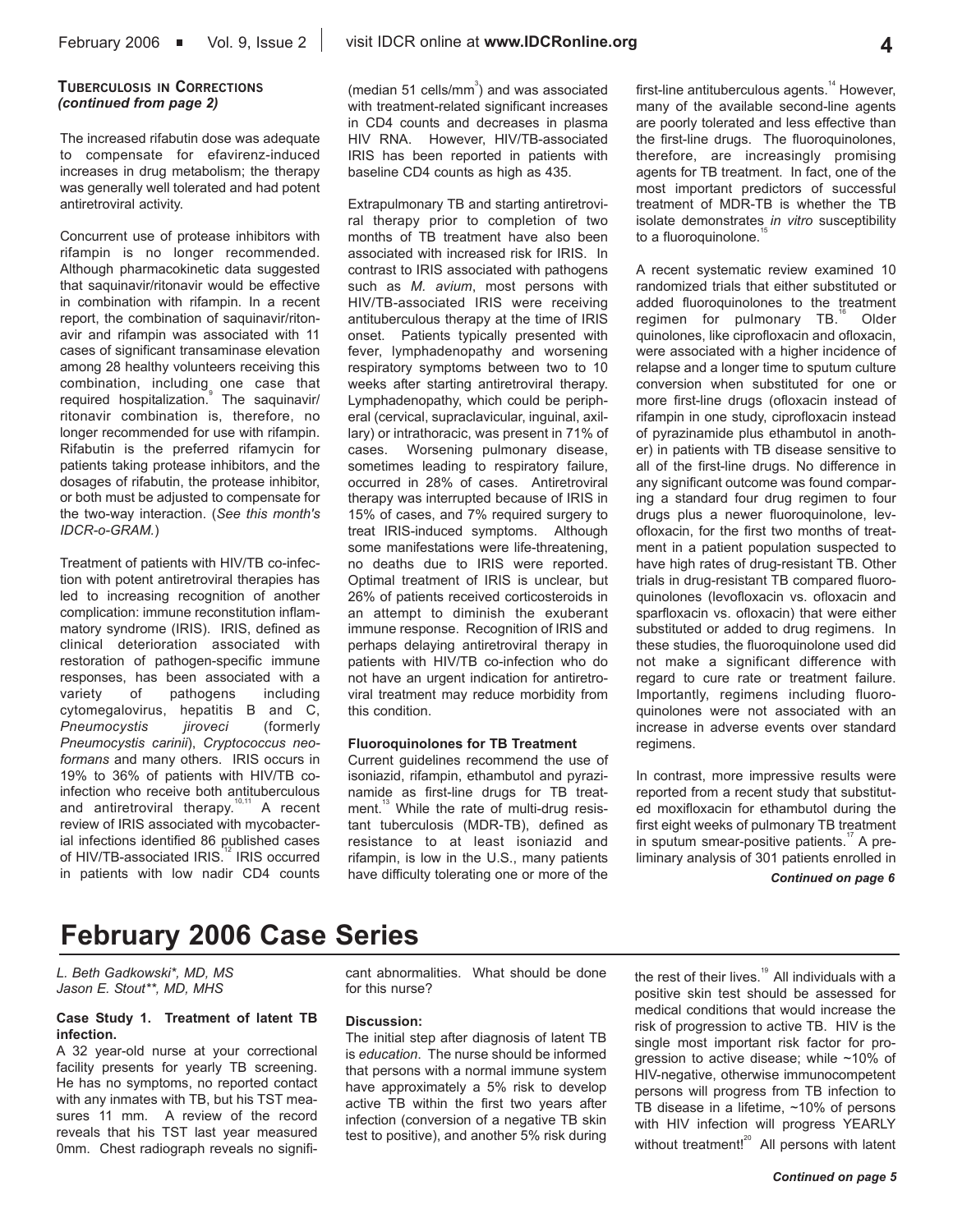TB infection should be offered HIV counseling and testing.

Treatment for latent TB infection usually consists of nine months of isoniazid. Isoniazid may be self-administered daily (5 mg/kg, maximum 300 mg), or may be administered directly observed twice-weekly (15 mg/kg, maximum 900 mg). Isoniazid can be hepatotoxic, causing clinically significant hepatitis in 0.1-1% of patients who take it for latent TB infection.<sup>21, 22</sup> Persons should be screened for symptoms of hepatitis every month while taking isoniazid, and only a 1-month supply of the drug should be dispensed at a time. Persons at risk for hepatotoxicity (e.g. HIV, viral hepatitis, alcohol use) should have transaminases drawn prior to starting isoniazid and monthly thereafter until completion of therapy (*see Case Study 2*).

Those who are allergic or intolerant of isoniazid may be offered rifampin 10 mg/kg daily (maximum 600 mg) for four months. This regimen is much more expensive than isoniazid, and rifampin interacts with many other medications, particularly antiretrovirals. A two-month regimen of rifampin plus pyrazinamide was formerly recommended, but cases of severe hepatotoxicity and death were associated with this regimen.<sup>23</sup> This regimen is considerably more toxic than nine months of isoniazid and is now generally not recommended for use. $24$ Adherence to the nine-month regimen is generally not very good. A large study of a shorter, once weekly combination of isoniazid and rifapentine is ongoing, and hopefully will provide an alternative to the current nine-month regimen.

In this case, the nurse was tested for HIV infection and was seronegative. He started on daily isoniazid which he took for nine months with only mild elevation in ALT and AST.

#### **Case Study 2. Intolerance of TB medications.**

A 25 year-old, HIV-negative woman was

placed on 4-drug therapy (isoniazid, rifampin, pyrazinamide, and ethambutol) for culture-confirmed, extensive pulmonary tuberculosis. Three weeks after initiation of therapy, she presented to sick call complaining of a diffuse rash, fever, and fatigue. Laboratory studies were significant for aspartate aminotransferase (AST) of 423 (normal 0-40), alanine aminotransferase (ALT) 652 (normal 0-40), alkaline phosphatase 135 (normal 0-150), and total bilirubin 2.2 (normal 0-1.3). She was on no other medications and denied use of over-thecounter medications available at the facility canteen, herbal remedies, alcohol, or illicit drugs. How should she be managed at this point?

#### **Discussion**

Intolerance of drugs used to treat TB is a common problem. In addition to frequent gastrointestinal symptoms, three of the four first-line TB drugs (isoniazid, rifampin, and pyrazinamide) are potentially hepatotoxic. Hepatotoxicity associated with TB drugs is idiosyncratic, often not associated with drug dosage, and may have severe consequences as illustrated in this case.

The general principles of dealing with hepatotoxicity from TB medications are listed below:

Mild increases in transaminases are common and often of no clinical significance. TB therapy should be stopped in the following cases:

 *ALT>3x the upper limit of normal and patient has symptoms of hepatitis OR*

 *ALT>5x the upper limit of normal and patient is asymptomatic*

Elevated bilirubin in the setting of elevated transaminases is a marker of more severe hepatotoxicity and should prompt immediate discontinuation of TB drugs and close monitoring.

If TB disease is mild, therapy may be held until ALT<2x the upper limit of normal. For patients with extensive or severe TB, switch to treatment with a non-hepatotoxic regimen (e.g. streptomycin + ethambutol + moxifloxacin) while ALT improves

Once symptoms resolve and ALT<2x the upper limit of normal, sequentially reintroduce TB drugs with close clinical and laboratory monitoring. One protocol adds back drugs 1 week apart, in the order ethambutol, rifampin, isoniazid, and pyrazinamide (order of lesser to greater potential for hepatotoxicity). In the case of severe hepatotoxicity, pyrazinamide may be omitted and the regimen extended to at least 9 months if isoniazid and rifampin are tolerated.

Consult a TB expert if the patient cannot be treated with standard first-line therapy. Clinicians should not "make up" treatment regimens for drug intolerant patients.

 $\bullet$  It is impossible to reliably predict which drug caused the hepatotoxicity; using a standard reintroduction protocol is essential.

Monitoring for side effects of TB drugs should be performed no less often than monthly for patients being treated for either latent or active TB. Laboratory testing to screen for hepatotoxicity should be performed monthly only in patients at risk of hepatotoxicity (concurrent hepatotoxic drugs, chronic hepatitis, alcohol use, pregnancy, HIV).

For patients with baseline elevated transaminases or cirrhosis, careful monitoring and expert consultation are essential. In the case of LTBI, the risks and benefits of LTBI treatment should be carefully considered prior to initiating treatment. Patients with TB disease may require alteration of the treatment regimen in concert with a TB expert.

In the above case, isoniazid, rifampin, and pyrazinamide were discontinued, and she was treated with daily ethambutol, moxifloxacin, and intramuscular streptomycin. Once the rash resolved and transaminases improved, drugs were sequentially reintroduced a week apart. The rash returned with addition of isoniazid, and the patient was successfully treated with six months of daily rifampin, pyrazinamide, and ethambutol.

#### *References:*

*19Horsburgh CR, Jr. Priorities for the treatment of latent tuberculosis infec*tion in the United States. N Engl J Med. 2004; 350(20):2060-7.<br><sup>20</sup>Pape JW, Jean SS, Ho JL, et al. Effect of isoniazid prophylaxis on inci*dence of active tuberculosis and progression of HIV infection. Lancet. 1993; 342(8866):268-72.*

*21Kopanoff DE, Snider DE, Jr., Caras GJ. Isoniazid-related hepatitis: a U.S. Public Health Service cooperative surveillance study. Am Rev Respir Dis. 1978; 117(6):991-1001.*

<sup>22</sup>Nolan CM, Goldberg SV, Buskin SE. Hepatotoxicity associated with iso*niazid preventive therapy: a 7-year survey from a public health tuberculosis clinic. JAMA. 1999; 281(11):1014-18.*

*23Stout JE. Safety of rifampin and pyrazinamide for the treatment of latent tuberculosis infection. Expert Opin Drug Saf. 2004; 3(3):187-98.*

*24CDC. Update: adverse event data and revised American Thoracic Society/CDC recommendations against the use of rifampin and pyrazinamide for treatment of latent tuberculosis infection--United States, 2003. MMWR. 2003; 52(31):735-9.*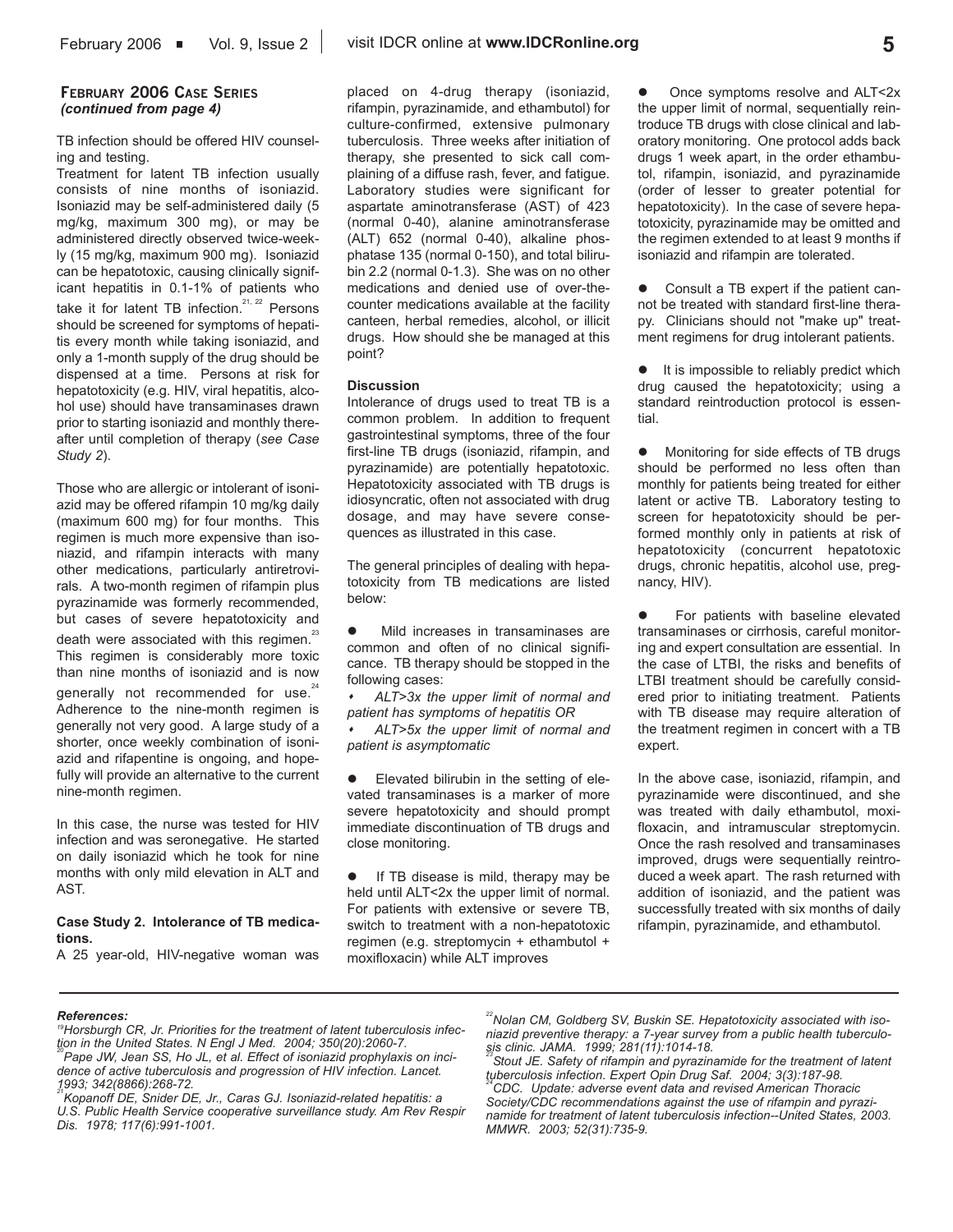#### **TUBERCULOSIS IN CORRECTIONS** *(continued from page 4)*

this study prior to January 2005 demonstrated that patients receiving moxifloxacin converted their sputum cultures to negative earlier than patients receiving ethambutol (median 43 days for moxifloxacin vs. 56 days for ethambutol, p=0.01). Moxifloxacin was generally well-tolerated: fever, nausea and dizziness were commonly reported, but seldom resulted in treatment discontinuation. These results suggest that moxifloxacin is a useful second-line agent for TB treatment, and studies are underway to examine its utility as a first-line agent.

#### **Alternative TB Test**

The Mantoux TST in which 0.1 ml of tuberculin purified protein derivative is injected into the inner surface of the forearm, is the accepted method of evaluating for TB or LTBI. However, this test may be falsely reactive in individuals who have received the Bacille Calmette-Guèrin (BCG) vaccine. The usefulness of TST is also limited by the inherent variability in its administration and interpretation. QuantiFERON-TB Gold® (QFT-G) was approved by the Food and Drug Administration (FDA) in December 2004 as a diagnostic test for active TB and LTBI. The test measures the release of interferon-gamma (IFN-gamma) when whole blood is incubated with peptides found in *M. tuberculosis*. These peptides, early secretory antigenic target-6 (ESAT-6) and culture filtrate protein-10 (CFP-10), are secreted from *M. tuberculosis* and pathogenic *M. bovis* strains, but are not found in BCG or nontuberculous mycobacteria except *M. kansasii, M. szulgai* and *M. marinum*. As a result, QFT-G results are not affected by previous BCG vaccination or

environmental exposure to nontuberculous mycobacteria. This test takes the place of the first-generation QuantiFERON® test, which is no longer being marketed.

The QFT-G test has the same logistical issues as the first generation test. Blood drawn for the test needs to be incubated less than 12 hours after being collected and lab personnel require special training to perform the assay. However, QFT-G results are available in less than 24 hours and unlike the TST, only one clinic visit is required. This makes QFT-G an attractive testing option in clinical settings such as homeless shelters and jails where follow-up can be challenging. QFT-G is also potentially a cost-effective alternative to TST testing in institutions like correctional facilities and health care settings where false positive tests can prompt additional costly testing.

The CDC released guidelines for use of QFT-G in December 2005 (see<br>Resources). According to these guidelines, QFT-G may be used in all circumstances in which the TST is currently used, including contact investigations, targeted TST of high-risk groups such as immigrants, surveillance screening (such as in healthcare workers or correctional facilities), or as an aid to diagnosis of TB disease. However, there is a paucity of data to support the use of the test among immunocompromised persons (e.g. HIV-infected, those on chronic corticosteroids, recipients of tumor necrosis factor-alpha inhibitors, etc.) or in children. Furthermore, while the QFT-G is likely more specific than the TST for LTBI, it may be less sensitive than the TST for detection of LTBI. Use of QFT-G instead of the TST in the correctional setting, particularly in the setting of a significant foreign-born incarcerated population, seems attractive, but careful attention should be paid to quality assurance and impact on correctional system healthcare costs.

#### **Conclusions**

Despite continued decline in TB in the U.S. as a whole, TB will continue to be a significant problem within the correctional system. Available data indicate that greater attention to the development and implementation of systems is urgently needed to ensure prisoners and former inmates complete TB treatment. Further, continued vigilance and adherence to good infection control policies in prisons and jails will be vital to protecting correctional healthcare workers as well as others in the correctional setting. New diagnostic tools, including blood tests for TB infection, are becoming available to improve TB diagnosis, but much work remains to be done. Shorter and better tolerated regimens are needed for treatment of both latent and active TB. Treatment of persons co-infected with HIV/TB continues to be challenging because of high pill burden, drug interactions and tolerability, but as HIV treatment is simplified, some of these challenges may be overcome. IRIS is another important challenge for HIV/TB co-infected patients, and trials of different treatment strategies to optimize IRIS management, including the sequencing of TB and HIV therapy, are underway. The key to TB control is to improve diagnosis and treatment in countries where TB is highly endemic; only by controlling TB in the rest of the world is there any hope of eliminating TB in the US.

#### *References:*

- *1 MacNeil JR, Lobato MN, Moore M. An unanswered health disparity: tuberculosis among correctional inmates, 1993 through 2003. Am J Public Health. 2005; 95(10):1800-5. 2*
- *MacNeil JR, McRill C, Steinhauser G, et al. Jails, a neglected opportunity for tuberculosis prevention. Am J Prev Med. 2005; 28(2):225-8. 3*
- *Steenland K, Levine AJ, Sieber K, et al. Incidence of tuberculosis infection among New York State prison employees. Am J Public Health. 1997; 87(12):2012-14. 4*
- *Field MJ, Institute of Medicine. Committee on Regulating Occupational Exposure to Tuberculosis. Tuberculosis in the workplace. Washington, D.C: National Academy Press, 2001. 5*
- *Mitchell CS, Gershon RR, Lears MK, et al. Risk of tuberculosis in correctional healthcare workers. J Occup Environ Med. 2005; 47(6):580-6. 6*
- *CDC. Guidelines for preventing the transmission of Mycobacterium tuberculosis in health-care settings, 2005. MMWR. 2005; 54(RR-17):1-141. 7 Dworkin MS, Adams MR, Cohn DL, et al. Factors that complicate the treatment of tuberculosis in HIV-infected patients. J Acquir Immune Defic*
- *Syndr. 2005; 39(4):464-70. 8 Weiner M, Benator D, Peloquin CA, et al. Evaluation of the drug interac-*
- *tion between rifabutin and efavirenz in patients with HIV infection and tuberculosis. Clin Infect Dis. 2005; 41(9):1343-9.*
- *9 ACC Editors. Drug-induced hepatitis with saquinavir/ritonavir + rifampin. AIDS Clin Care, 2005; 17(3):32.*
- *10Narita M, Ashkin D, Hollender ES, et al. Paradoxical worsening of tuberculosis following antiretroviral therapy in patients with AIDS. Am J Respir Crit Care Med. 1998; 158(1):157-61.*

*11Burman W, Khan A, Vernon A, et al, Tuberculosis Trials Constortium. Immune reconstitution inflammatory syndrome among patients with HIVrelated tuberculosis. 42nd Annual Meeting of the Infectious Diseases Society of America. October 3, 2004. Boston, MA.* 

Lawn SD, Bekker LG, Miller RF. Immune reconstitution disease associat*ed with mycobacterial infections in HIV-infected individuals receiving antiretrovirals. Lancet Infect Dis. 2005; 5(6):361-73.*

*13Blumberg HM, Burman WJ, Chaisson RE, et al. American Thoracic Society/Centers for Disease Control and Prevention/Infectious Diseases Society of America: treatment of tuberculosis. Am J Respir Crit Care Med. 2003; 167(4):603-62.*

Yee D, Valiquette C, Pelletier M, et al. Incidence of serious side effects *from first-line antituberculosis drugs among patients treated for active tuberculosis. Am J Respir Crit Care Med. 2003; 167(11):1472-7.*

*15Tahaoglu K, Torun T, Sevim T, et al. The treatment of multidrug-resistant tuberculosis in Turkey. N Engl J Med. 2001; 345(3):170-4.*

*16Ziganshina LE, Vizel AA, Squire SB. Fluoroquinolones for treating tuberculosis. Cochrane Database Syst Rev 2005;(3):CD004795.*

*17Burman W, Tuberculosis Trials Constortium. Results From TBTC Study 27: An Evaluation Of The Activity And Tolerability Of Moxifloxacin During The First Two Months Of Treatment For Pulmonary Tuberculosis. American Thoracic Society 100th Anniversary Meeting, San Diego, CA 2005.* 

*18Mazurek GH, Jereb J, Lobue P, et al. Guidelines for using the QuantiFERON-TB Gold test for detecting Mycobacterium tuberculosis infection, United States. MMWR. 2005; 54(RR-15):49-55.*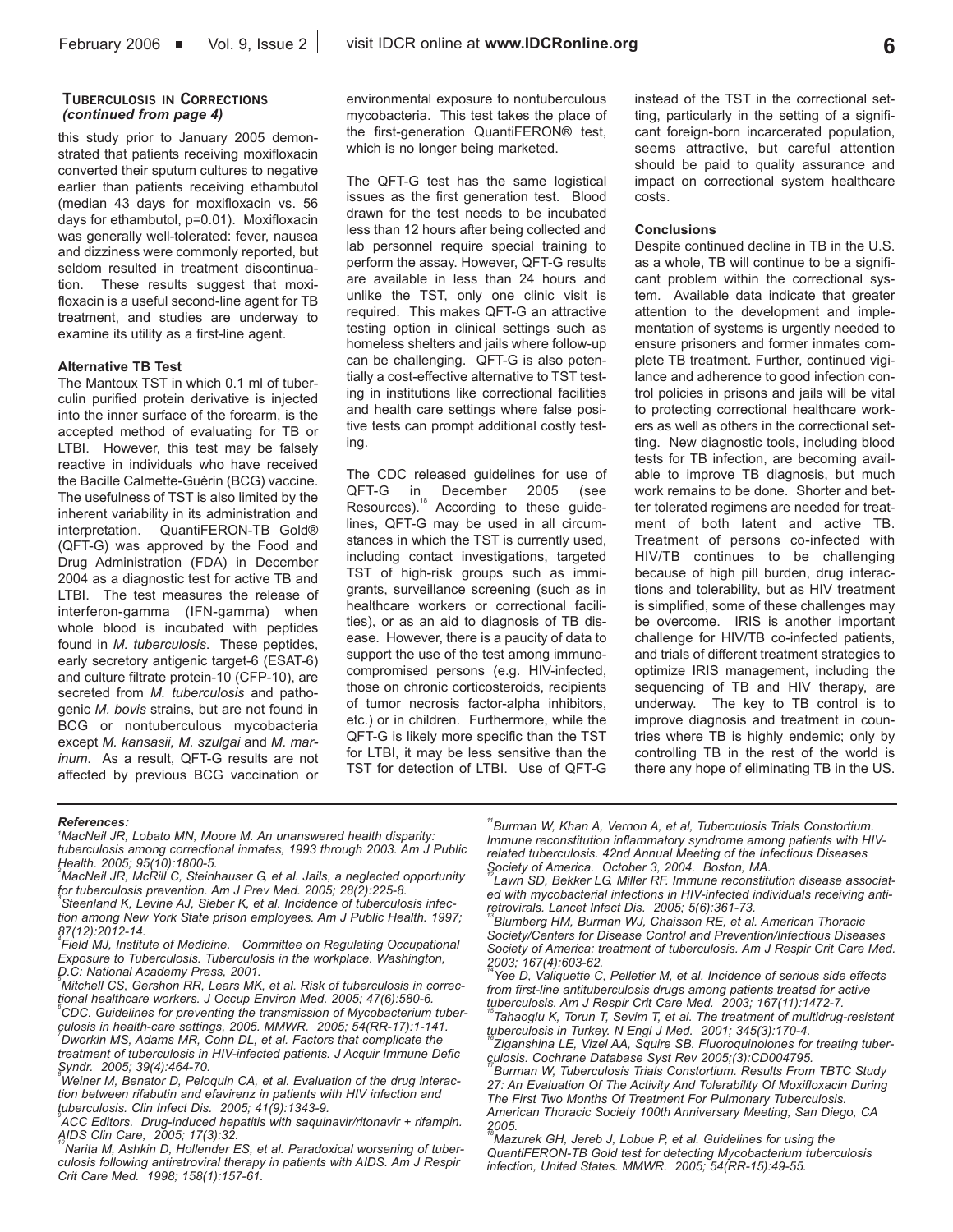# **IDCR-O-GRAM**

## **Protocol for Screening Inmates for TB in Long-Term Correctional Facilities**



^In some correctional facilities two-step testing for initial testing may provide a more reliable baseline.

**Note:** Treatment of latent TB infection is only indicated when the PPD is positive. The criteria for a positive PPD are different depending on HIV status but suspicion of contact (e.g. with active, contagious TB case) or PPD > 5 mm are the criteria for latent TB infection treatment of HIV seropositives and PPD > 10 mm is criteria for such treatment of non-immunocompromised inmates.

Adapted from: CDC. Prevention and control of tuberculosis in correctional facilities recommendations of the advisory council for the elimination of tuberculosis. MMWR. 1996; 45(RR-8):1-27.

# **TB101: RIFAMYCIN DOSING IN TB/HIV CO-INFECTION**

# **Rifamycin Dosing in TB/HIV Co-infection Non-Nucleoside Reverse Transcriptase Inhibitors**<br>Todd Correll\*. PharmD. BCPS Nichole Kiziah\*\*. PharmD

#### *Todd Correll\*. PharmD, BCPS Nichole Kiziah\*\*, PharmD*

*Disclosures: \*Consultant: Pfizer, Speaker's Bureau: Gilead Sciences, Abbott Laboratories; \*\*Speaker's Bureau: Gilead, Boehringer-Ingelheim*

|                  | <b>Efavirenz</b><br>(EFV)                                                                                         | <b>Delavirdine</b><br>(DLV)                        | Nevirapine<br>(NVP)                                                                                                                                                                                                                                                         |
|------------------|-------------------------------------------------------------------------------------------------------------------|----------------------------------------------------|-----------------------------------------------------------------------------------------------------------------------------------------------------------------------------------------------------------------------------------------------------------------------------|
| <b>Rifampin</b>  | Consider increasing EFV to 800 mg QHS<br>No change necessary for Rifampin<br>Levels: EFV decreased by 25%         | Contraindicated<br>Levels: DLV decreased by 95%    | Not recommended<br>Levels: NVP decreased by 37-58%<br>Note: If alternative therapy not available, administer<br>standard doses of NVP and Rifampin and monitor<br>antiviral response and liver function tests closely as<br>combination may increase risk of hepatotoxicity |
| <b>Rifabutin</b> | Increase Rifabutin to 450 mg daily<br>No dosing change necessary for EFV<br>Levels:<br>Rifabutin decreased by 35% | Contraindicated<br>Levels:<br>DLV decreased by 80% | No dosing change necessary for Rifabutin or NVP<br>Levels:<br>NVP decreased by 16%                                                                                                                                                                                          |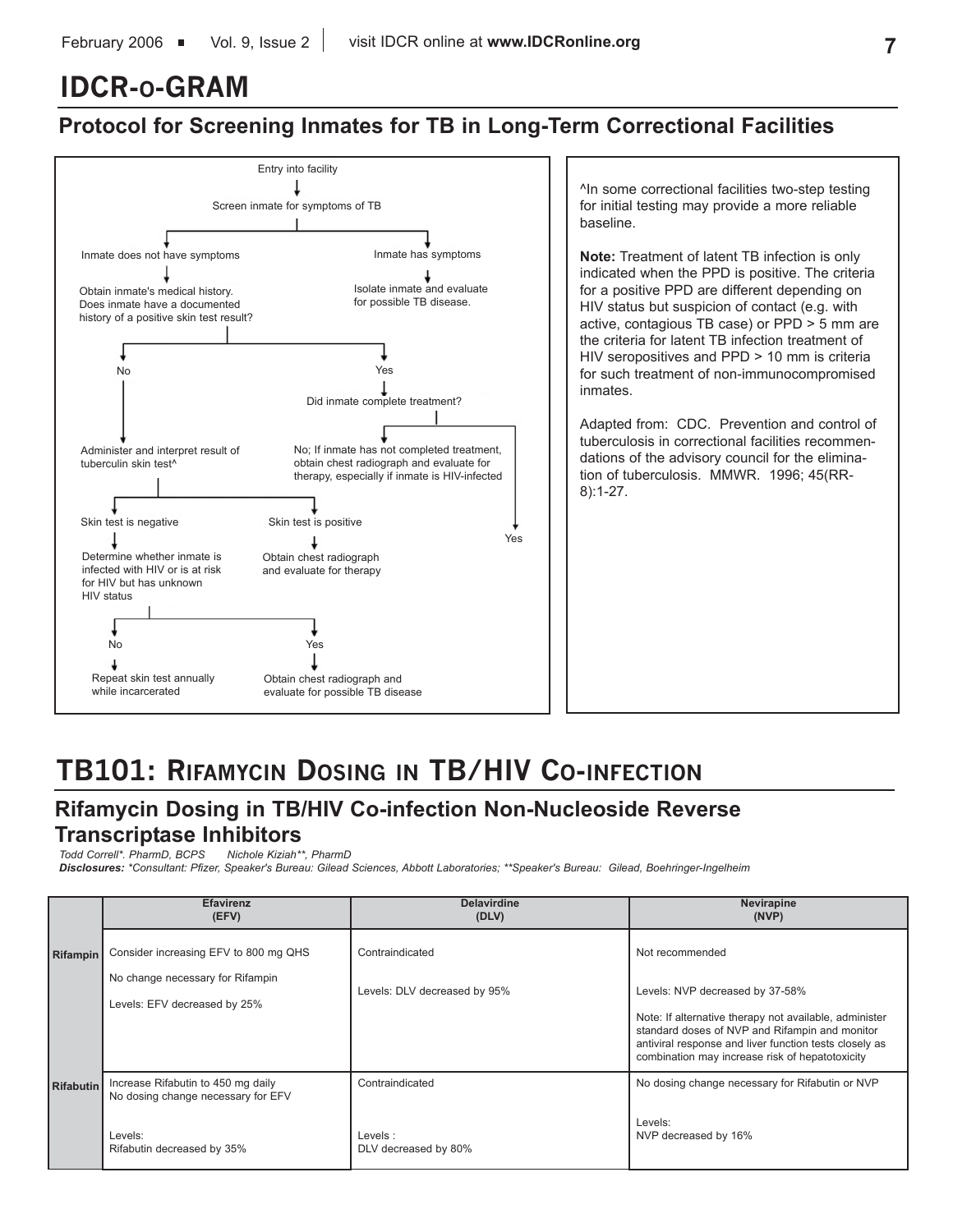# **TB101: RIFAMYCIN DOSING IN TB/HIV CO-INFECTION** *(CONT.)*

## **Rifamycin Dosing in TB/HIV Co-infection Protease Inhibitors**

|                  | Indinavir<br>(IDV)                                                                                                                                                                                                                                                                                                                                                            | <b>Ritonavir</b><br><b>Full dose</b><br>(RTV)                                                                              | Saquinavir<br>(SQV)                                                                                                                                                                                | <b>Nelfinavir</b><br>(NFV)                                                                                                                                   | Fosamprenavir<br>$(f-APV)$                                                                                                                                                                                                                                                                                                   | <b>Atazanavir</b><br>(ATV)                                                                                                                              | Lopinavir*<br>(LPV)                                                                                                                                                                                                                                                                                              | Tipranavir*<br>(TPV)                                                                                  |
|------------------|-------------------------------------------------------------------------------------------------------------------------------------------------------------------------------------------------------------------------------------------------------------------------------------------------------------------------------------------------------------------------------|----------------------------------------------------------------------------------------------------------------------------|----------------------------------------------------------------------------------------------------------------------------------------------------------------------------------------------------|--------------------------------------------------------------------------------------------------------------------------------------------------------------|------------------------------------------------------------------------------------------------------------------------------------------------------------------------------------------------------------------------------------------------------------------------------------------------------------------------------|---------------------------------------------------------------------------------------------------------------------------------------------------------|------------------------------------------------------------------------------------------------------------------------------------------------------------------------------------------------------------------------------------------------------------------------------------------------------------------|-------------------------------------------------------------------------------------------------------|
| <b>Rifabutin</b> | If NOT RTV<br>boosted:<br>Decrease<br>Rifabutin to 150<br>mg daily or 300<br>mg 3x/week;<br>Increase IDV to<br>1000 mg every<br>8 hours<br>Levels:<br>Rifabutin<br>increased by 2-<br>fold<br>IDV decrease by<br>32%<br>If RTV boosted:<br>Decrease<br>Rifabutin 150<br>mg QOD or 150<br>mg 3x/week; No<br>IDV dose adjust-<br>ments are nec-<br>essary<br>Levels:<br>No Data | Decrease<br>rifabutin to 150<br>mg QOD or<br>dose 3x/week.<br>Levels:<br>Rifabutin con-<br>centrations<br>increase 4-fold. | If NOT boosted:<br>Contraindicated<br>If RTV boosted:<br>Decrease<br>Rifabutin 150<br>mg QOD or 150<br>mg 3x/week.<br>No SQV dose<br>adjustments are<br>necessary<br>Levels:<br>No Data            | With NFV 1250<br>mg Q12H<br>decrease<br>Rifabutin to 150<br>mg QD or 300<br>mg 3x/week.<br>No NFV dose<br>adjustments are<br>necessary<br>Levels:<br>No Data | If RTV NOT<br>concomitantly<br>administered:<br>Decrease<br>Rifabutin to 150<br>mg QD or 300<br>mg 3x/week.<br>No f-APV dose<br>adjustments are<br>necessary<br>Levels:<br>Rifabutin<br>increased 1.9-<br>fold<br>If RTV boosted:<br>Decrease<br>Rifabutin to 150<br>mg QOD or<br>3x/week.<br>Levels: Rifabutin<br>increased | Decrease<br>Rifabutin dose<br>to 150 mg QOD<br>or 3x/week<br>No ATV dose<br>adjustments are<br>necessary<br>Levels: Rifabutin<br>increased 2.5-<br>fold | Decrease<br>Rifabutin dose<br>to 150 mg QOD<br>or 3x/week.<br>No dose adjust-<br>ments are nec-<br>essary for LPV/r<br>Levels: Rifabutin<br>increased 3-fold.                                                                                                                                                    | Decrease<br>Rifabutin to 150<br>mg QOD or<br>3x/week.<br>Levels: Rifabutin<br>increased 2.9-<br>fold. |
| Rifampin         | Contraindicated<br>Levels:<br>IDV (unboosted)<br>decreased 89%<br>IDV (boosted)<br>decreased 87%                                                                                                                                                                                                                                                                              | Alternate antimi-<br>crobial should<br>be considered.<br>Levels:<br>RTV decreased<br>by 35%.                               | Contraindicated<br>Levels:<br>SQV levels<br>decreased by<br>84%.<br>Note: Severe<br>hepatotoxicity<br>observed with<br>Saquinavir 1000<br>mg/RTV 100 mg<br>Q12 hours +<br>Rifampin 600<br>mg daily | Contraindicated<br>Levels:<br>NFV decreased<br>by 82%                                                                                                        | Contraindicated<br>Levels:<br>APV decreased<br>by 82%;                                                                                                                                                                                                                                                                       | Contraindicated<br>Levels:<br>No data                                                                                                                   | Contraindicated<br>Levels:<br>LPV decreased<br>by75%<br>Limited clinical<br>experience sug-<br>gests LPV/r 3<br><b>SGC + RTV 300</b><br>mg BID may<br>overcome inter-<br>action.<br>Hepatotoxicity<br>may be associ-<br>ated with<br>increase RTV<br>dose. Rifabutin<br>is recommended<br>instead of<br>Rifampin | No data<br>Should NOT be<br>co-administered                                                           |

\* Assumes ATV, LPV and TPV boosted with RTV

#### **Notes:**

NRTIs not expected to have clinically significant interactions with rifamycins. For patients with CD4 cell counts <100 cells/mm3, daily or three times weekly TB regimens are preferred. If patients are not receiving NNRTI- or PI-based antiretroviral therapy, Rifampin can be used in place of Rifabutin. If a three times weekly TB regimen is preferred, Rifabutin does not require dose alteration when concomitantly administered with a RTV boosted PIbased antiretroviral regimen (i.e. if on ATZ/RTV the Rifabutin dose would be 150 mg every other day or three times per week). Please see recommendation in above table for Rifabutin dosing recommendations when co-administered with a PI.

If an Efavirenz-based regimen is used, Rifabutin 600 mg three times weekly is recommended.

INH, PZA and EMB require escalation in doses if a three times weekly regimen is preferred.

#### **References:**

Guidelines for the Use of Antiretroviral Agents in HIV-1-Infected Adults and Adolescents. Last accessed January 23, 2006 from http://aidsinfo.nih.gov/guidelines/adult/AA\_100605.pdf

TB/HIV Drug Interactions. Last accessed January 23, 2006 from http://www.cdc.gov/nchstp/tb/TB\_HIV\_Drugs/Table1.htm TB/HIV Drug Interactions. Last accessed January 23, 2006 from http://www.cdc.gov/nchstp/tb/TB\_HIV\_Drugs/Table2.htm TB/HIV Drug Interactions. Last accessed January 23, 2006 from http://www.hiv-druginteractions.org/frames.asp?drug/drg\_main.asp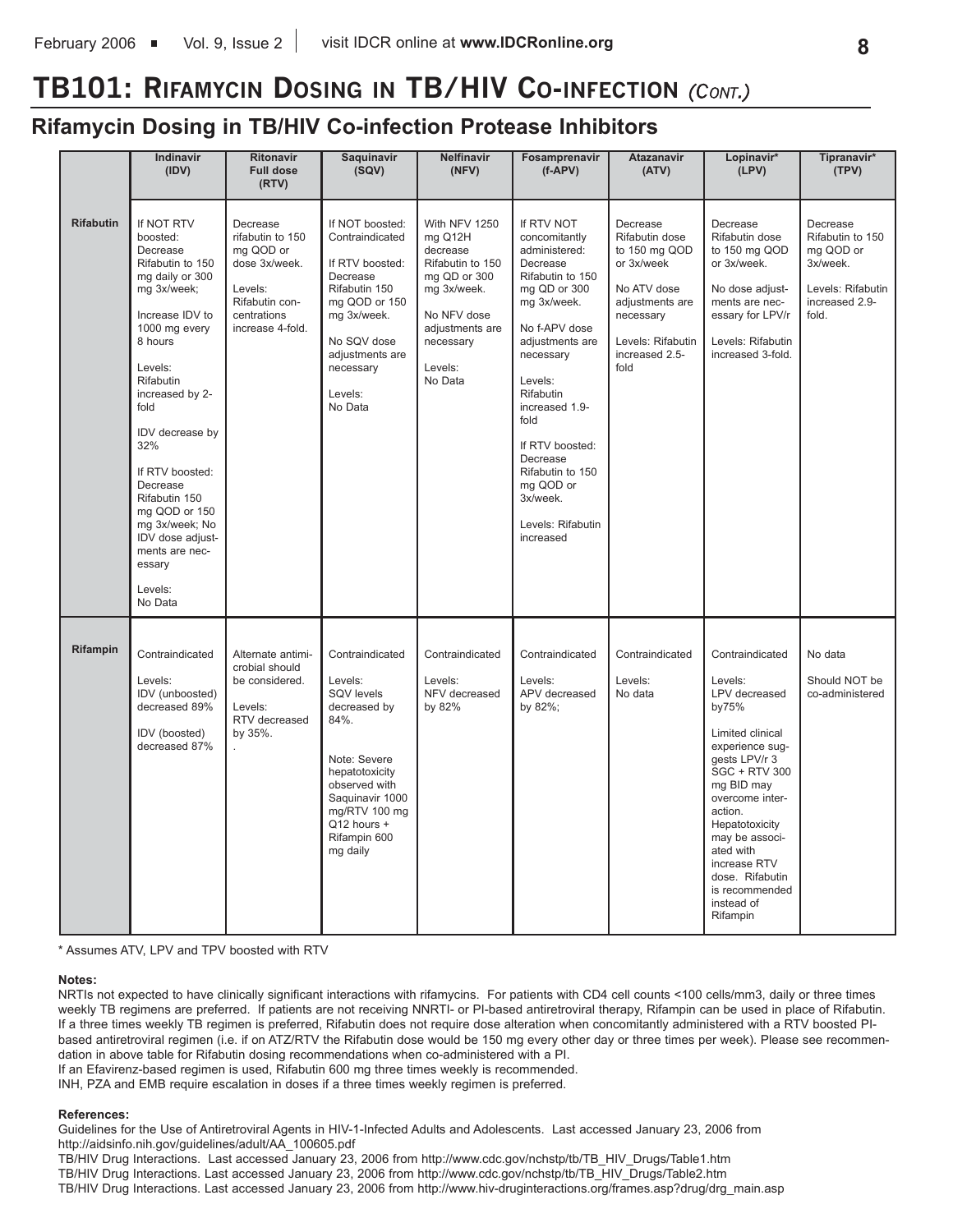## **SAVE THE DATES**

**Politics on Paper - Global Tragedies/Personal Perils. Featuring the work of Eric Avery MD, John Risseeuw and Robbin Ami Silverberg.**  January 13 - March 11, 2006 Columbia College Chicago Center for Book & Paper Arts 1104 S. Wabash Ave Chicago, IL 60605 Phone: 312.344.6684

**13th Annual Conference on Retroviruses and Opportunistic Infections** February 5-9, 2006 Denver, Colorado

Visit:www.retroconference.org

#### **13th Annual Ryan White National Youth Conference on HIV/AIDS**

February 18-20, 2006 Philadelphia, Pennsylvania Visit: www.napwa.org/rwnyc/

#### **National Conference on African-Americans and AIDS**

February 27-28, 2006 Philadelphia, PA Visit: www.minority-healthcare.com/

### **NIMH/IAPAC Conference on**

**HIV Treatment Adherence** March 8-10, 2006 Jersey City, New Jersey Visit: www.hivadherenceconference.com

**World TB Day** March 24, 2006 Visit: www.stoptb.org

**Updates in Correctional Health Care** April 8-11, 2006 Las Vegas, Nevada Visit: www.ncchc.org

#### **Satellite Videoconference "Hepatitis B & C with HIV Co-infection"**

April 19, 2006 12:30-2:30 EST CME-accredited webstream of last conference available on-line Visit: www.amc.edu/patirnt/hiv /hivconf/index.htm

#### **ACHSA 2006**

**Multidisciplinary Training Conference** May 11-13, 2006 Durham, North Carolina Visit: www.achsa.org

# **NEWS AND LITERATURE REVIEWS**

#### **TB Rates Higher in Prison Systems than General Population**

A recent study analyzed data reported to the national tuberculosis (TB) surveillance system from 1993 through 2003 and sought to describe disparities and trends in TB risk factors and treatment outcomes between correctional inmate and noninmate populations. Of the 210,978 total reported United States TB cases, 3.8% were from correctional systems. Federal and state prison case rates were 29.4 and 24.2 cases per 100,000 inmates, respectively, which was considerably higher than those in the non-inmate population (6.7 cases per 100,000 persons.) Inmates with TB were more likely to have at least one TB risk factor (excess alcohol use, injection drug use, non-injection drug use, homelessness and HIV) compared with noninmates (60.1% vs. 42.0%) and to receive directly observed therapy (DOT) (65.0% vs. 41.0%). However, inmates were less likely to complete treatment within 12 months compared with noninmates (76.8% vs. 89.4% in 2001). Rates of completion of therapy within 12 months were lower in persons with TB risk factors and lowest for those who had HIV infection at the time of TB diagnosis, in both inmates and non-inmates, but lower among inmates. The authors concluded that TB case rates in prison systems remain higher than in the general population and that inmates with TB are less likely than non-inmates to complete treatment.

*MacNeil JR, Lobato MN, Moore M. An unanswered health disparity: tuberculosis among correctional inmates, 1993 through 2003. Am J Pub Health. 2005; 95(10):1800-5.*

#### **San Francisco Jail Inmates 59x More Likely to Develop Active TB**

In a recent study, White, et al, measured rates of development of active TB and completion of TB therapy over five years in a cohort of inmates. The participants completed a randomized trial in 1998- 1999 comparing education/incentive versus usual care to improve therapy completion after release from the San Francisco County Jail (SFCJ). Records from the SFCJ, the County TB Clinic and the California TB Registry were used to measure therapy completion and development of active TB. Of a total of 557 inmates, 31.6% completed therapy, of whom 59.7% did so in jail, during the term of the randomized trial or in subsequent incarcerations. Subjects who reported their country of birth

as Mexico were least likely to finish therapy as compared to those from Central or South America, South-east Asia or the United States. Previous therapy for TB and greater education were both associated with TB therapy completion. Three subjects developed active TB during the five years of follow-up, resulting in an annual rate of 108 per 100,000 inmates. The standardized mortality ratio calculated against the California case rate for 2003 (9.1 per 100,000) indicates that this sample was 59 times as likely as those in the general California population to develop active TB. Study authors concluded that the high rate of TB seen in this jail cohort emphasizes the importance of screening for active TB, as well as improving efforts to ensure treatment completion.

*White M, Tulsky J, Menendez E, et al. Incidence of TB in inmates with latent TB infection: 5-year follow-up. Am J Prev Med. 2005; 29(4):295-301.*

**Avoid Use of Rifampin with Atazanavir/Ritonavir**

According to recent reports, the combination of Rifampin with Atazanavir (ATV) is no longer recommended. Atazanavir is metabolized largely via cytochrome P450 (CYP) 3A4 while Rifampin is known to be a strong inducer of CYP3A4. Therefore, unboosted ATV should not be prescribed with rifampin. Mallolas, et al hypothesizing that boosting ATV with low-dose ritonavir (a CYP3A4 inhibitor) would negate the effect of rifampin on ATV levels studied HIV-infected adults with a viral load <200 copies/mL while receiving a triple nucleoside regimen as well as 300 mg of rifampin daily as part of a TB regimen. ATV at a dose of (300 mg)/ritonavir (100 mg) per day was added and a complete pharmacokinetic study of ATV was performed three weeks later. In all of the first three of a total of eight planned patients who enrolled in the study, the plasma ATV Cmin, Cmax and AUC were undetectable. Study authors concluded that even in the presence of a low dose of ritonavir, there are clinically significant interactions between ATV and rifampin leading to a near absence of detectable ATV in the plasma. Rifampin should not be administered together with ATV even when the latter is ritonavir-boosted.

*Mallolas J, Nomdedeu M, Soriano A, et al. Pharmacokinetic interaction between rifampin and the combination of atazanavir and low dose ritonavir in HIV-infected patients. Poster 123. 45th Interscience Conference on Antimicrobial Agents and Chemotherapy. Washington, DC. December 17, 2005.*

### **RESOURCES**

**CDC Prevention and control of tuberculosis in correctional facilities recommendations of the advisory council for the elimination of tuberculosis.** MMWR. 1996; 45(RR-8):1-27.

**Centers for Disease Control Division of Tuberculosis Elimination.**  http://www.cdc.gov/nchstp/tb/

**CDC Guidelines for using the QuantiFERON®-TB gold test for detecting mycobacterium tuberculosis infection, United States.**  MMWR. 2005; 54(RR15):49-55.

**CDC Guidelines for the investigation of contacts of persons with infectious tuberculosis: national tuberculosis controllers association and CDC.**  MMWR. 2005; 54(RR15):1-37.

**TB Education and Training Resources Center**  http://www.findtbresources.org/scripts/index.cfm

**CDC Appendix B: Recommendations for the investigation of contacts of persons with infectious tuberculosis (TB.)** MMWR. 2005; 54(RR15):43-47.

**CDC Targeted tuberculin testing and treatment of latent tuberculosis infection.**  MMWR. 2000; 49(RR6):1-54.

**CDC Treatment of tuberculosis.**  MMWR. 2003; 52(RR11):1-77.

**The Body Tuberculosis Fact Sheet Number 518.** Available at: http://www.thebody.com/nmai/pdfs/tb.pdf